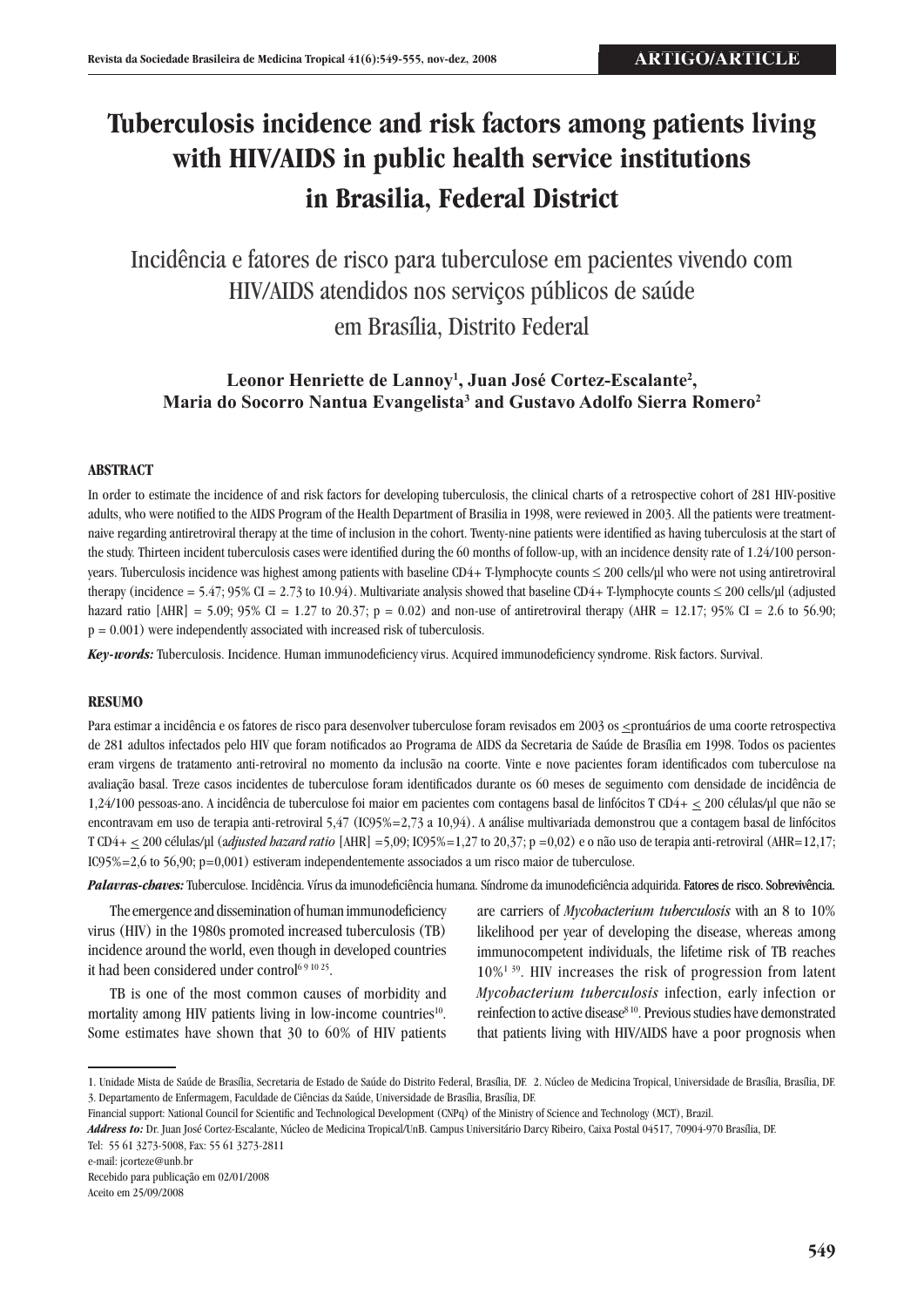they have TB that is also associated with low CD4+ T-lymphocyte counts and limited access to highly active antiretroviral therapy (HAART)2 11 20 31 45.

The introduction of HAART has markedly changed the natural history of HIV infection in both developed and developing countries, with a notable reduction in the risk of contracting opportunistic infections (OI) such as *Pneumocystis jirovecii* pneumonia, *Mycobacterium avium* complex infection and cytomegalovirus retinitis<sup>35</sup>. In Brazil, access to HAART has been available since 1996, with the introduction of protease inhibitors and other potent drugs such as non-nucleoside analogues of reverse transcriptase. These drugs have promoted a significant reduction in overall OI, prolonged patient survival and improved quality of life for the patients. In addition, HAART has produced changes in the clinical characteristics<sup>28</sup> and prognosis among HIV/TB coinfected patients<sup>1</sup>.

In this study, we addressed the issues of incidence, survival and risk of TB disease among HIV-infected patients who were notified to the AIDS Program of the Health Department of Brasilia, Federal District.

## **PATIENTS AND METHODS**

**Retrospective cohort.** We identified TB-naive adult patients among all the HIV/AIDS cases notified to the AIDS Program of the Health Department of Brasilia, Federal District, during 1998. The exclusion criteria for our study included lack of clinical records, healthcare at private hospitals and death within the first month after HIV diagnosis.

The patients were followed up for 60 months at any of the seven health centers in Brasilia that were able to care for people living with HIV/AIDS and TB. Enrolment was independent of disease stage and degree of immunodeficiency. Data were collected from clinical records according to standardized criteria on structured forms at registration, and again every six months until December 2003. AIDS was defined according to the 1993 revised classification system for HIV infection of the Centers for Disease Control and Prevention<sup>7</sup> and the Rio de Janeiro/Caracas criteria37. HIV and TB infection were defined in accordance with the Brazilian Ministry of Health guidelines for TB and HIV/AIDS. These guidelines included:

*Tuberculosis diagnosis*: identification of *Mycobacterium tuberculosis* in cultures or acid-fast smears in sputum or other tissues, compatible histological findings from tissue biopsies or compatible clinical features<sup>13</sup>. When this last criterion was positive, the TB diagnosis was confirmed by means of a good response to specific anti-TB treatment maintained for at least two months.

The TB-free group was formed by patients without these features in spite of regular clinical and laboratory evaluations as advocated by the Brazilian National Sexually Transmitted Diseases/AIDS Program<sup>39</sup>, as well as absence of any clinical records of TB.

*Hunan immunodeficiency virus diagnosis:* positive enzyme-linked immunosorbent assay (ELISA) confirmed by either immunofluorescence or the western blot test<sup>37</sup>.

Initial use of HAART was defined when the patient had used antiretroviral drugs for at least three uninterrupted months starting from the cohort inception date.

Patients who did not complete the follow-up period and remained TB-free were censored at the last medical evaluation available before death, as were those who transferred to health units outside of the study area or who were lost from the follow-up.

**Tuberculosis incidence and risk estimates.** Patients who were diagnosed as having TB between January 1998 and December 2003 were included in the analysis.

*Incidence rate*: the incidence density of TB was calculated by dividing the number of patients with TB by the person-years of follow-up of all patients at risk. Only the first detected episode of TB was considered for calculating the incidence rate. For a large number of patients, the diagnosis of HIV infection was concomitant with the TB diagnosis. Therefore, the incidence density was calculated for two groups according to the time of TB diagnosis: first, for patients who developed TB after the cohort inception, and second, for all patients including those having both HIV and TB diagnosis at the inception of the cohort. This approach was chosen because it better represented the influence of TB as a serious reason for focusing on persons with unknown HIV infections.

*Risk estimates and survival analysis*: we estimated the mean TB-free survival time and probability by means of a Kaplan-Meier curve. The incidence density and strength of association were estimated by means of the hazard ratio, using the Cox proportional hazards regression model. The patients were stratified according to their baseline CD4+ T-lymphocyte count ( $\leq 200$  and  $> 200$ cells/µl) and the use of HAART. The Cox proportional hazards regression model was run in relation to sex, age, transmission risk group, CD4+ T-lymphocyte count, viral load and use of HAART, to obtain the adjusted hazard ratio. Patients with simultaneous diagnoses of TB and HIV infection were excluded from the survival and Cox proportional hazards regression analysis.

**Characteristics of patients with tuberculosis.** The clinical and epidemiological characteristics of patients during their TB episodes were obtained from clinical records. The characteristics recorded included age, sex, CD4+ T-lymphocyte count, HIV viral load, use of HAART and clinical presentation of TB.

**Statistical analysis.** Stata software (version 8; Stata Corporation, College Station, Texas, USA) was used for calculating the incidence and confidence intervals (95% CI), assuming a Poisson distribution of events. The survival analysis was performed by means of a Kaplan-Meier life table method to assess the equality of the survival function using the log-rank test, and by means of the Cox proportional hazards regression model. Variables associated with TB development with *p* < 0.5 in the crude analysis were included in the multivariate approach in the initial model. Variables were removed from the model if the value of alpha was greater than 0.05.

#### **RESULTS**

During 1998, 484 naive adult patients were reported as having HIV/AIDS. Of these, 173 were excluded: 85 did not have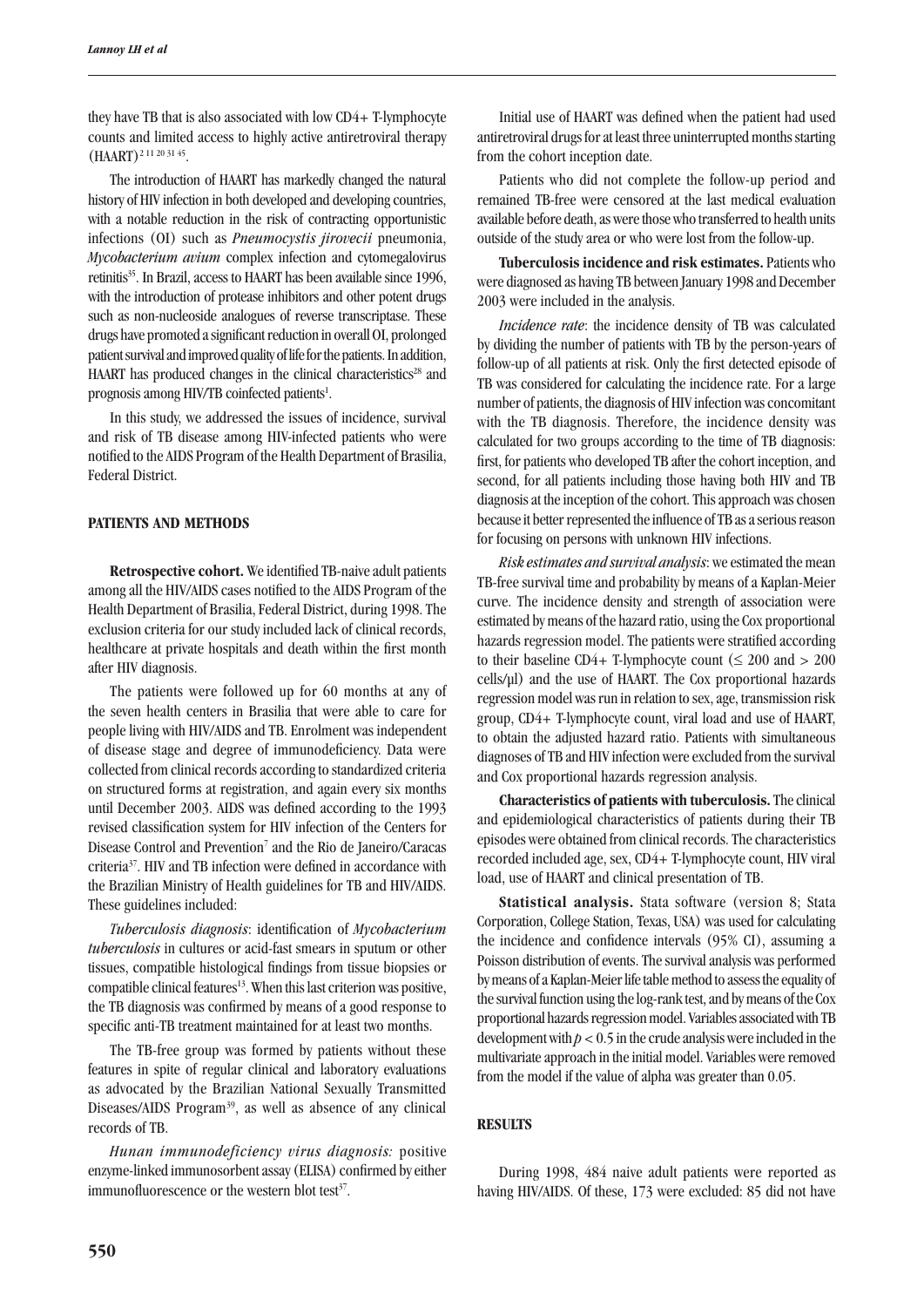clinical records available, 26 attended private hospitals and 62 died within the first month after HIV diagnosis. Therefore, a total of 281 (58%) HIV-infected persons were enrolled in the study. Among them, 29 were diagnosed as having simultaneous HIV and TB infection at the cohort inception.

The other 252 patients enrolled in the study were 59% male. The main HIV transmission routes were: unprotected sex (56% heterosexual and 21% men who had sex with men [MSM]), intravenous drug use (IDU) in 14% of the patients and unknown cause in 9% of the patients. At diagnosis, the median age (with P25 – P75) was 31 years (25-37). The median (P25 – P75) baseline for the CD4+ T-lymphocyte count was 196 cells/µl (59- 418) and the viral load was 5.1 log RNA copies/ $\mu$ l (4.4-5.5).

**Tuberculosis incidence.** Thirteen patients were diagnosed as having TB during follow-up. All of the HIV-infected patients contributed 1048 person-years of follow-up. Those TB cases yielded an incidence density of 1.24 (95% CI: 0.66 to 2.12) events per 100 person-years of observation (PYO). The incidence density for the 42 coinfected patients after including 29 patients with simultaneous TB and HIV infection at the cohort inception was 4.01 (95% CI: 3.13 to 5.75) events per 100 PYO.

Among these patients, six showed clinical findings and radiographic images that were compatible with TB, four had positive sputum for acid-fast bacilli (AFB), two had positive cultures for *Mycobacterium tuberculosis* and one showed compatible histological findings in tissue biopsies.

**Survival.** Twenty-nine TB patients diagnosed at the inception were excluded from the survival analysis. Two-hundred and fiftytwo patients were thus included. Figure 1 shows the Kaplan-Meier estimates of TB-free survival proportion after diagnosis of HIV infection, in the overall cohort and among patients with CD4+ T-lymphocyte counts categorized as  $\leq 200$  and  $> 200$  cells/µl, as stratified by the use of HAART. Survival was significantly worse  $(p < 0.001$  using the log-rank test) among the patients with CD4+ T-lymphocyte counts 200 and among those who were not using HAART. Patients who showed both of these characteristics had the worst mean survival and highest hazard ratio for developing TB (Table 1). The Cox proportional hazards model including sex, baseline CD4+ T-lymphocyte counts, HIV baseline viral load and use of HAART was used to assess and correct for confounding factors. After adjustments were done, CD4 count ≤ 200 and non-use of HAART remained the most powerful predictors of poor survival (Table 2).



*Figure 1 - Kaplan-Meier plots of TB-free survival proportion:* (a) *in the overall cohort;* (b) *among patients stratified according to baseline CD4+ Tlymphocyte count;* (C) among patients stratified according to use of HAART; (D) among patients stratified according to baseline CD4+ T-lymphocyte *count and use of higly active anti-retroviral therapy.*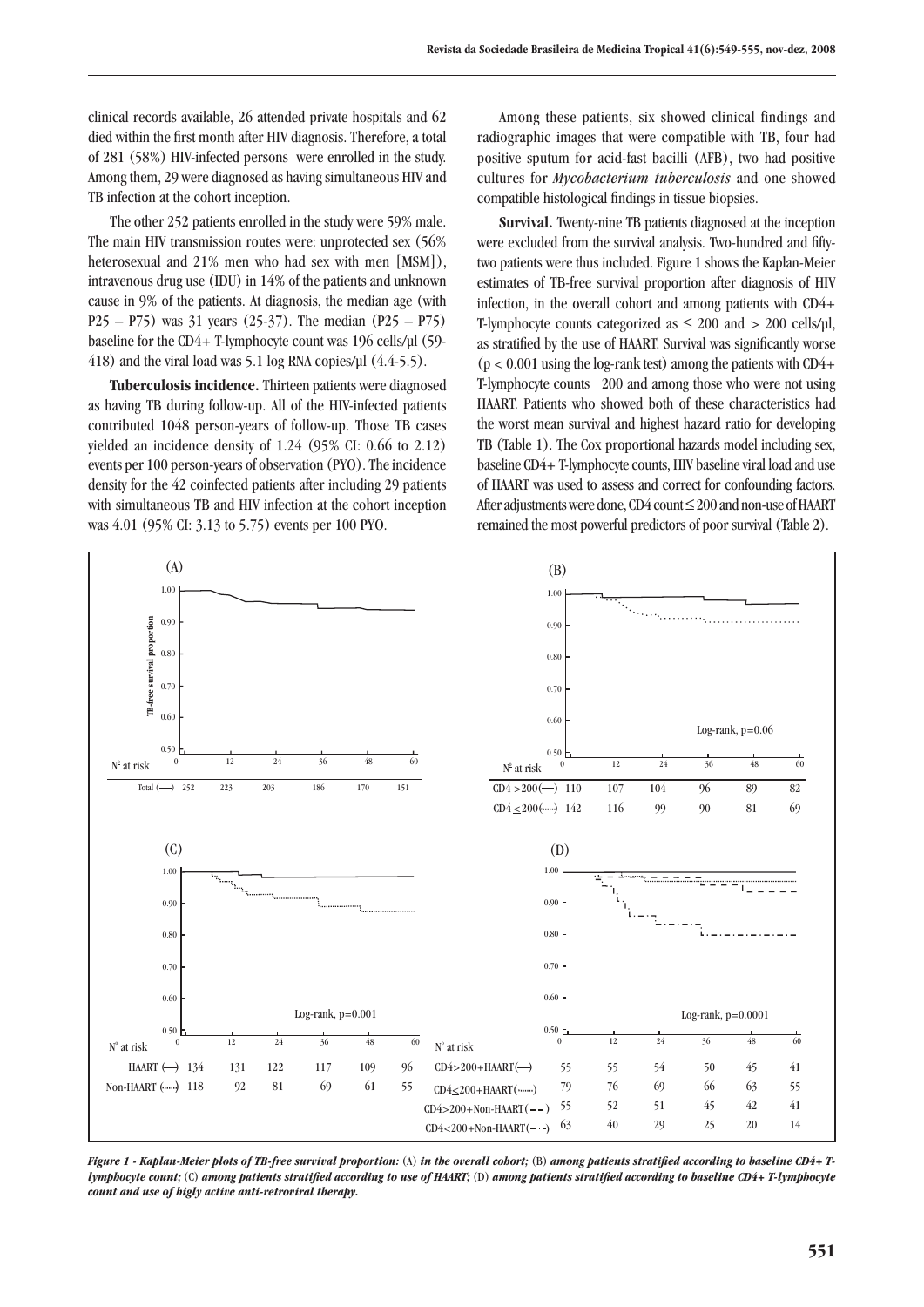|                                   | Incidence rate             | Hazard ratio        | Mean survival              |
|-----------------------------------|----------------------------|---------------------|----------------------------|
| <b>Baseline</b> parameters        | cases per 100 PYO (95% CI) | $(95\% \text{ CI})$ | months $(95\% \text{ CI})$ |
| $CD4 > 200 + HAART$               |                            | $1.0*$              | 60.0                       |
| $CD4 \leq 200 + HANRT$            | $0.60(0.15-2.37)$          | $4.5(1.2-16.4)$     | $58.8(57.2 - 60.4)$        |
| $CD4 > 200 + non-HAART$           | $1.26(0.41 - 3.90)$        | $10.1 (2.2 - 45.8)$ | $58.2(55.9 - 60.4)$        |
| $CD4 \leq 200 + \text{non-HAART}$ | $5.47(2.73 - 10.94)$       | $44.9(5.6 - 361.8)$ | $51.5(46.2 - 56.8)$        |

*Table 1 - Effect of baseline CD4+ T-lymphocyte cell counts and higly active anti-retroviral therapy use on the risk of tuberculosis disease among 252 patients living with HIV/AIDS in Brasilia, Federal District.*

PYO: person-years of observations, HAART: highly active antiretroviral therapy, 95% CI: 95% confidence interval. \*denominator of hazard ratio.

*Table 2 - Hazard ratios for tuberculosis according to the Cox proportional hazards regression model, adjusted for baseline parameters among 252 patients living with HIV/AIDS in Brasilia, Federal District.*

|                                         | Crude hazard ratio   |       | Adjusted hazard ratio |       |
|-----------------------------------------|----------------------|-------|-----------------------|-------|
| <b>Baseline</b> parameters              | $(95\% \text{ CI})$  | Þ     | $(95\% \text{ CI})$   | p     |
| Male Sex                                | $1.64(0.50 - 5.32)$  | 0.41  |                       |       |
| Age $<$ 30 years                        | $0.88(0.30-2.62)$    | 0.82  |                       |       |
| Transmission risk behavior              |                      |       |                       |       |
| intravenous drug use                    | $0.50(0.07 - 3.85)$  | 0.51  |                       |       |
| HIV viral load $>$ 5 log                | $1.57(0.43 - 5.72)$  | 0.50  |                       |       |
| T-lymphocyte $CD4 < 200$ cells/ $\mu$ l | $3.22(0.89 - 11.71)$ | 0.07  | $4.46(1.21-16.35)$    | 0.024 |
| Non-use of antiretroviral treatment     | $8.06(1.79 - 36.38)$ | 0.007 | $10.07(2.21 - 45.81)$ | 0.003 |

HIV: human immnunodeficiency virus, 95% CI = 95% confidence interval.

\*adjusted for variables with  $p < 0.5$  in the crude hazard ratio analysis.

**Clinical and epidemiological characteristics of human immunodeficiency virus-tuberculosis coinfected patients.**  From 1998 to 2003, 42 patients were diagnosed with TB, and 67% of them were male. The types of HIV transmission included heterosexual intercourse for 55% of the subjects, intravenous drug use for 21%, men who had sex with men for 12%, and others for 12%. The median (P25 – P75) baseline CD4+ T-lymphocyte count was 99 (63-260) cells/µl and the HIV viral load was 5.4 (5.0-5.5) log RNA copies/µl. In Table 3, the characteristics of HIV/AIDS patients at the time of TB diagnosis are described.

The TB cases were diagnosed at medians (P25 – P75) of 14 (10-21) and 17 (14-20) months after cohort inception among the patients who did and did not use HAART, respectively. In the group of patients with a baseline CD4+ count > 200 cells/µl, TB cases were diagnosed at a median  $(P25 - P75)$  of 35 (8-46) months among patients who did not use HAART, and no cases were identified among HAART users.

| Table 3 - Characteristics of 42 HIV-TB coinfected patients diagnosed from 1998 to 2003 in Brasilia, Federal District. |  |  |  |
|-----------------------------------------------------------------------------------------------------------------------|--|--|--|
|-----------------------------------------------------------------------------------------------------------------------|--|--|--|

|                                                                   | Detected at cohort | Detected during     |  |
|-------------------------------------------------------------------|--------------------|---------------------|--|
|                                                                   | inception          | follow-up           |  |
|                                                                   |                    |                     |  |
|                                                                   | $n^{\circ} = 29$   | $n^{\circ} = 13$    |  |
| Male sex $(\%)$                                                   | 66                 | 69                  |  |
| Age (median $[P25 - P75]$ years)                                  | $34(30-42)$        | $35(27-36)$         |  |
| Transmission risk behavior to HIV (%)                             |                    |                     |  |
| unprotected heterosexual contacts                                 | 45                 | 77                  |  |
| intravenous drug use                                              | 28                 | 8                   |  |
| men who had sex with men                                          | 17                 | $\theta$            |  |
| unknown                                                           | 10                 | 15                  |  |
| T-lymphocytes $CD4 + count$ (median $[P25 - P75]$ cells/ $\mu$ l) | $96(65-339)$       | $64(34-99)$         |  |
| HIV viral load (median [P25 - P75] log RNA copies/µl)             | $5.3(5.0-5.7)$     | $5.0$ $(3.4 - 5.8)$ |  |
| Non-use of HAART (%)                                              | $100*$             | 85                  |  |
| Clinical presentation of TB (%)                                   |                    |                     |  |
| pulmonary                                                         | 52                 | 62                  |  |
| extrapulmonary                                                    | 21                 | 23                  |  |
| pulmonary + extrapulmonary                                        | 27                 | 15                  |  |
| Extrapulmonary TB presentation (%)                                |                    |                     |  |
| lymph node                                                        | 64                 | 40                  |  |
| miliary                                                           | 14                 | 40                  |  |
| others**                                                          | 22                 | 20                  |  |

HIV: human immnunodeficiency virus, RNA: ribonucleic acid, HAART: highly active antiretroviral therapy, TB: tuberculosis,

\*These patients did not use antiretroviral treatment, because TB diagnosis was at the same time as HIV diagnosis, \*\* Pleural, meningeal and genitourinary tuberculosis.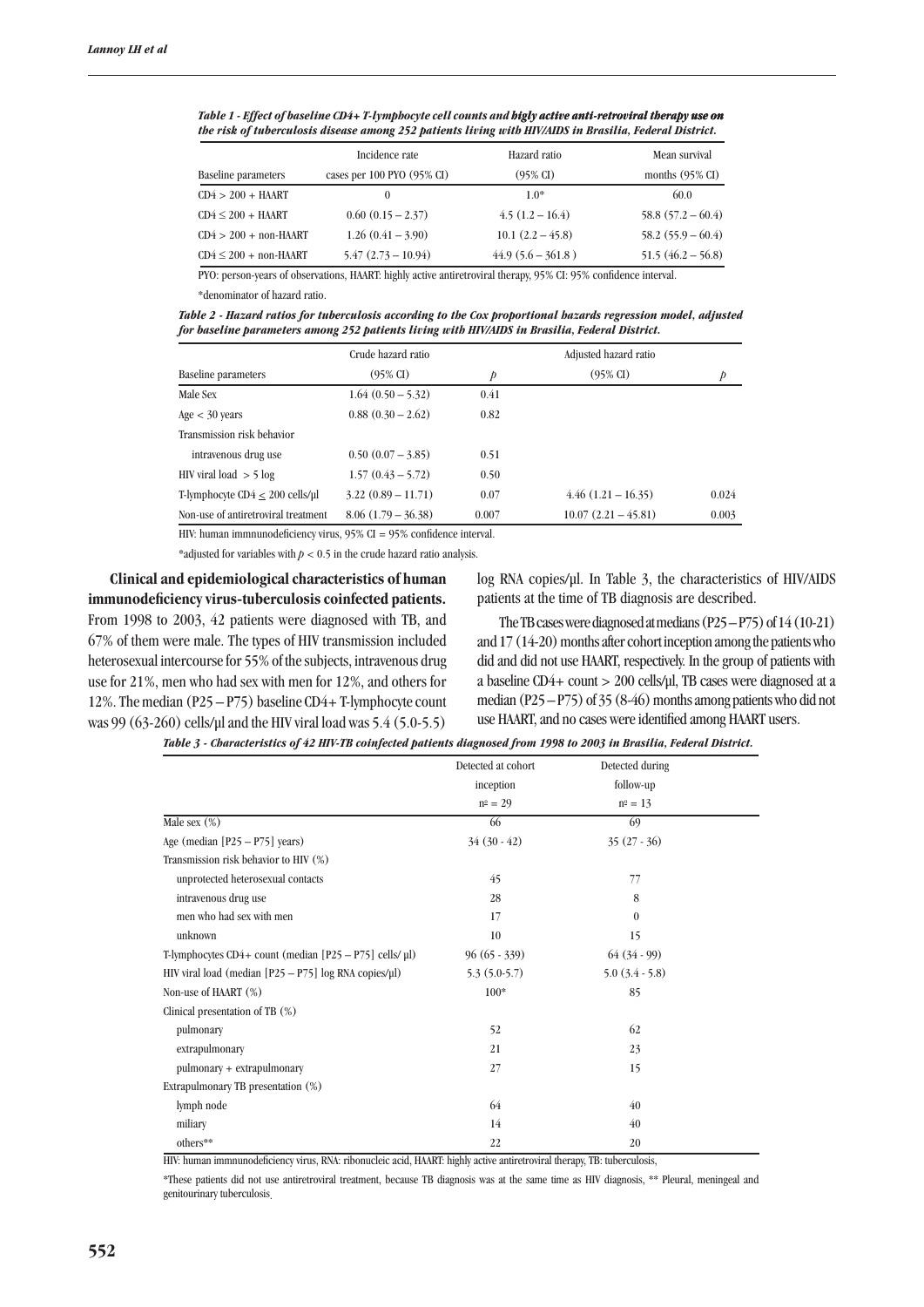### **DISCUSSION**

Analysis of the incidence of HIV-associated TB infection in the HAART era has always been a difficult task. We approached these issues by analyzing retrospective data from newly diagnosed HIV-patients notified to the AIDS Program in 1998. The patients were from Brasilia, Federal District, which is a medium-level TB transmission area26 where the annual TB incidence rate in the general population is less than 20 cases per  $100,000$  inhabitants<sup>38</sup> Meanwhile, the national Brazilian annual incidence reaches up to 60 cases per  $100,000$  inhabitants<sup>47</sup>.

We found an overall TB incidence of 1.24 per 100 PYO. Among patients with advanced immunodeficiency (baseline  $CD4 \leq 200$ cells/µl) who used HAART, the prognosis for not developing TB disease was better after six years of follow-up, with an incidence rate reduced by around fivefold, compared with patients who did not use HAART. We could not determine the time at which HAART use began to diminish the TB incidence rate, but in a previous large population study, the risk of contracting TB continued to decrease for six months after starting to use HAART<sup>17</sup>.

Previous studies have reported that TB incidence among HIV patients varies from one country to another, depending on the country's health policy regarding HAART use and the local TB prevalence rate. In Ethiopia, where the policy on the use of HAART was established in  $2002<sup>21</sup>$  and where TB rates were high, the coinfection incidence reached  $3.7$  per 100 PYO $47$ . However, in India an incidence of  $6.9$  per  $100$  PYO was reported<sup>44</sup>. India approved antiretroviral treatment in 2003<sup>41</sup> and implemented it by 2004, and the country has continued to have high TB incidence for many years $47$ . Similar numbers could be expected in India at present. In Europe and North America, the use of HAART was approved nearly a decade ago<sup>24 32</sup> <sup>35</sup>, which has resulted in low reported rates of  $TB^{9.47}$ . In Italy, the incidence was 0.79 per 100 PYO<sup>14</sup>, a figure similar to that from the EuroSIDA cohort, which estimated 0.80 TB cases per 100 PYO<sup>23</sup>. The HAART Cohort Collaboration, an international collaborative study, reported 0.47 TB cases per 100 PYO<sup>17</sup>. Furthermore, the Adult/Adolescent Spectrum of HIV Disease (ASD) project, a North American study, showed  $0.50$  TB cases per  $100$  PYO<sup>22</sup>. Our observations were thus consistent with the reported incidences in developed countries. However, when considering all TB cases diagnosed at the cohort inception, the incidence then became elevated by around fourfold, which may have reflected a better estimate if we consider the exposure risk period for *Mycobacterium tuberculosis* infection from seroconversion until HIV diagnosis. The number of simultaneous diagnoses of TB/HIV (69%; 29 out of 42) showed that the patients knew about their HIV status for the first time when they were also diagnosed with TB18.

Observational studies conducted both in low and in high TB incidence countries have shown that the risk of developing TB has decreased by 70 - 90% for HIV-infected individuals who received HAART, compared with those who were untreated<sup>4 16 22 36</sup>. Consequently, the incidence of HIV-associated TB has generally decreased in countries where HAART has become the care standard for HIV-infected individuals. Although HAART may

reduce the incidence of TB, it may not completely eliminate the risk. Estimates have shown that early use of HAART averted TB. However, if HAART were started when the CD4+ T-lymphocyte count reached 200 cells/µl or lower, the drug regimen would only be able to reduce 25% of the TB cases (assuming 85% coverage of the population). If HAART were started with higher CD4+ levels, then the reduction rate for TB cases would be better $46$ . Middle-income countries like Brazil that are attempting to manage concomitant epidemics of TB and HIV/AIDS are thus advised to implement broad public strategies with the aims of increasing the coverage and compliance and stimulating the early use of HAART to avert OI and TB in the course of HIV infection<sup>29</sup>.

Unlike other OIs that occur when CD4+ T-lymphocyte counts drop to  $\leq 200$  cells/µl, active TB occurs through a broader spectrum of immunodeficiency<sup>19 33</sup>. The relative proportions of clinical forms of TB in HIV patients with almost intact immune function are similar to those observed in non-HIV infected patients, i.e. 80 to 85% presenting pulmonary forms $42$ . Among patients with advanced HIV disease, pulmonary tuberculosis has decreased to 50 to 60%, and the likelihood of extrapulmonary involvement rises as the immunity worsens, thus showing a predominance of lymphadenopathy15 43. Most of our patients presented an increased number of extrapulmonary TB forms, with nearly half showing lymph node involvement. These were compatible numbers considering their advanced immunodeficiency.

Nowadays, TB diagnosis among HIV patients follows specific guidelines18. However, in some patients, doubt persists about clinical TB diagnoses in spite of using appropriate means of evaluation<sup>3</sup>. In the present study, patients with no microbiological confirmation were assumed to have had TB if the suspected clinical condition had improved after two months of anti-tuberculosis therapy. This has been possible up to now because Brazil has been considered to be a country with low multidrug-resistance TB prevalence<sup>47</sup>. Until now, there has not been an established period for confirming the TB diagnosis from good responses to anti-TB treatment. Reports on patients with difficult TB diagnoses have suggested that this period could vary from  $3$  weeks<sup>30</sup> to  $3$  months<sup>5</sup>.

TB was diagnosed earlier in HIV patients with CD4+ Tlymphocyte counts of  $\leq 200$  cells/ $\mu$ l than in patients with higher CD4+ T-lymphocyte counts. Among patients with good adherence to antiretroviral treatment, the first TB cases appeared more than one year after the cohort inception. Sometimes, the immune reconstitution syndrome (IRIS) increases the number of TB cases within the first month after starting HAART use, among HIV patients with severe immunodeficiency<sup>17</sup>, thereby confounding the effectiveness of antiviral treatment for preventing TB. However, we did not have any patients diagnosed with TB because of IRIS after using HAART, since the majority of TB associated with IRIS developed within the first two months of HAART use (usually within the first  $2-3$  weeks<sup>12</sup>).

We have shown in this study that baseline CD4+ T-lymphocyte counts of  $\leq 200$  cells/µl and lack of HAART use were both independently associated with increased risk of TB, based on the results from our multivariate analysis. Other risk factors have been reported in other countries. In an adult AIDS cohort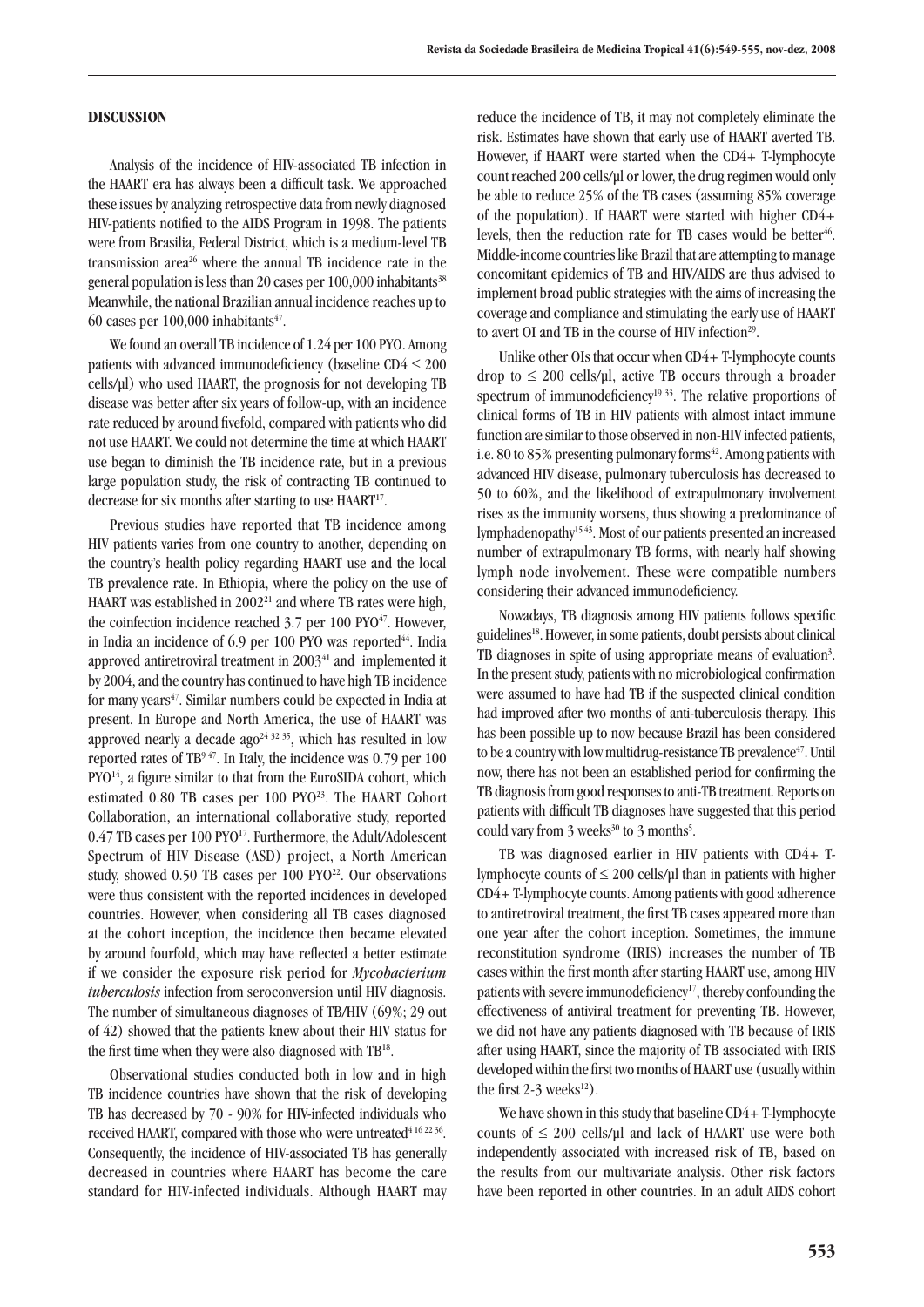in Cape Town, for individuals aged 33 years or younger, CD4+ Tlymphocyte counts < 100 cells/µl and WHO clinical stages 3 and 4 when HAART was first started were identified as risk factors<sup>27</sup>. In a study cohort in the United States, IDU, heterosexual contact, CD4+ T-lymphocyte counts < 100 cells/µl and lack of any antiretroviral therapy were important risk factors<sup>22</sup>. In Côte d'Ivoire, where TB incidence has been high since the 1990's, a history of TB was an important risk factor for developing HIV-associated TB<sup>40 47</sup>. In Rio de Janeiro, positive PPD (intradermal injection of tuberculin antigen) was identified as an important risk factor among advanced immunodeficiency HIV patients<sup>36</sup>. In our study, the intermediate TB rates in our city and the methodological limitations of our study may have lowered the sensitivity for detecting other risk factors.

One important limitation was the large number of patients seeking medical attention after their first clinical symptoms of advanced immunodeficiency had occurred. This may have caused selection of the patients who were most vulnerable towards developing TB or other OIs in our study. It also yielded a limited estimation of the survival rates when the cohort study began at HIV diagnosis rather than at HIV serological conversion. This resulted in a much higher survival rate among patients with less immunodeficiency, thereby increasing the risk of latent TB progression to active disease. The absence of microbiological confirmation in some patients with TB could be another important limitation. Nonetheless, we could not exclude these cases, because of the known difficulties in confirming TB in HIV/AIDS patients, especially if they are in advanced stages of immunodeficiency. The deaths of some patients from causes other than TB, and patients relocating to another city were also relevant factors to consider. However, we believe that the impact of these factors would have been small because there were many critical patients still at risk by the end of the study period.

In conclusion, our analysis showed that HAART attenuated the increase in TB incidence among HIV patients, especially among severely immunodeficient HIV-infected individuals. Hence, the use of HAART diminished TB risk. Nonetheless, cases of TB appeared several months later in this city, which has low incidence of TB infection. Future prospective adult cohorts need to be established, with the purpose of exploring other risk factors such as social and economic status and TB contact in inpatient or outpatient clinical settings, in order to evaluate their impact on the development of TB among HIV patients.

## **Acknowledgements**

This research was funded by the National Council for Scientific and Technological Development (CNPq) of the Ministry of Science and Technology (MCT), Brazil.

#### **References**

1. Aaron L, Saadoun D, Calatroni I, Launay O, Memain N, Vincent V, Marchal G, Dupont B, Bouchaud O, Valeyre D, Lortholary O. Tuberculosis in HIV-infected patients: a comprehensive review. Clinical microbiology and infection 10:388-398, 2004.

- 2. Aerts D, Jobim R. The epidemiological profile of tuberculosis in southern Brazil in times of AIDS. The International Journal of Tuberculosis and Lung Disease 8:785-791, 2004.
- 3. Anglaret X, Saba J, Perronne C, Lacassin F, Longuet P, Leport C, Vilde JL. Empiric antituberculosis treatment: benefits for earlier diagnosis and treatment of tuberculosis. Tubercle and Lung Disease 75:334-340, 1994.
- 4. Badri M, Wilson D, Wood R. Effect of highly active antiretroviral therapy on incidence of tuberculosis in South Africa: a cohort study. The Lancet 359:2059- 2064, 2002.
- 5. Bolukbas C, Bolukbas FF, Kendir T, Dalay RA, Akbayir N, Sokmen MH, Ince AT, Guran M, Ceylan E, Kilic G, Ovunc O. Clinical presentation of abdominal tuberculosis in HIV seronegative adults. BMC Gastroenterol 5:21, 2005.
- 6. Brewer TF, Heymann SJ. Long time due: reducing tuberculosis mortality in the 21st century. Archives of Medical Research 36:617-621, 2005.
- 7. Centers for Disease Control and Prevention (CDC). 1993 revised classification system for HIV infection and expanded surveillance case definition for AIDS among adolescents and adults. Morbidity and Mortality Weekly Report Recommendations and Reports 41:1-19, 1992.
- 8. Centers for Disease Control and Prevention (CDC). Targeted tuberculin testing and treatment of latent tuberculosis infection. American Thoracic Society. Morbidity and Mortality Weekly Report Recommendations and Reports 49:1-51, 2000.
- 9. Centers for Disease Control and Prevention (CDC). Reported Tuberculosis in the United States, 2004. U.S. Department of Health and Human Services; Atlanta, 2005.
- 10. Corbett EL, Watt CJ, Walker N, Maher D, Williams BG, Raviglione MC, Dye C. The growing burden of tuberculosis: global trends and interactions with the HIV epidemic. Archives of internal medicine 163:1009-1021, 2003.
- 11. Dheda K, Lampe FC, Johnson MA, Lipman MC. Outcome of HIV-associated tuberculosis in the era of highly active antiretroviral therapy. The Journal of Infectious Diseases 190:1670-1676, 2004.
- 12. French MA, Price P, Stone SF. Immune restoration disease after antiretroviral therapy. Aids 18:1615-1627, 2004.
- 13. Fundação Nacional de Saúde. Tuberculose: Guia de vigilância epidemiológica. Ministério da Saúde, Brasília, 2002.
- 14. Girardi E, Antonucci G, Vanacore P, Libanore M, Errante I, Matteelli A, Ippolito G. Impact of combination antiretroviral therapy on the risk of tuberculosis among persons with HIV infection. Aids 14:1985-1991, 2000.
- 15. Girardi E, Antonucci G, Vanacore P, Palmieri F, Matteelli A, Lemoli E, Carradori S, Salassa B, Pasticci MB, Raviglione MC, Ippolito G. Tuberculosis in HIV-infected persons in the context of wide availability of highly active antiretroviral therapy. The European Respiratory Journal 24:11-17, 2004.
- 16. Girardi E, Raviglione MC, Antonucci G, Godfrey-Faussett P, Ippolito G. Impact of the HIV epidemic on the spread of other diseases: the case of tuberculosis. Aids 14 Suppl 3:S47-S56, 2000.
- 17. Girardi E, Sabin CA, d'Arminio Monforte A, Hogg B, Phillips AN, Gill MJ, Dabis F, Reiss P, Kirk O, Bernasconi E, Grabar S, Justice A, Staszewski S, Fatkenheuer G, Sterne JA. Incidence of Tuberculosis among HIV-infected patients receiving highly active antiretroviral therapy in Europe and North America. Clinical Infectious Diseases 41:1772-1782, 2005.
- 18. Harries A, Maher D, Graham S. TB/HIV: a clinical manual. World Health Organization, Geneva, 2004.
- 19. Havlir DV, Barnes PF. Tuberculosis in patients with human immunodeficiency virus infection. The New England Journal of Medicine 340:367-373, 1999.
- 20. Hung CC, Chen MY, Hsiao CF, Hsieh SM, Sheng WH, Chang SC. Improved outcomes of HIV-1-infected adults with tuberculosis in the era of highly active antiretroviral therapy. Aids 17:2615-2622, 2003.
- 21. Jerene DD, Naess AP, Lindtjorn BP. Antiretroviral therapy at a district hospital in Ethiopia prevents death and tuberculosis in a cohort of HIV patients. AIDS Research and Therapy 3:10, 2006.
- 22. Jones JL, Hanson DL, Dworkin MS, DeCock KM. HIV-associated tuberculosis in the era of highly active antiretroviral therapy. The Adult/Adolescent Spectrum of HIV Disease Group. The International Journal of Tuberculosis and Lung Disease 4:1026-1031, 2000.